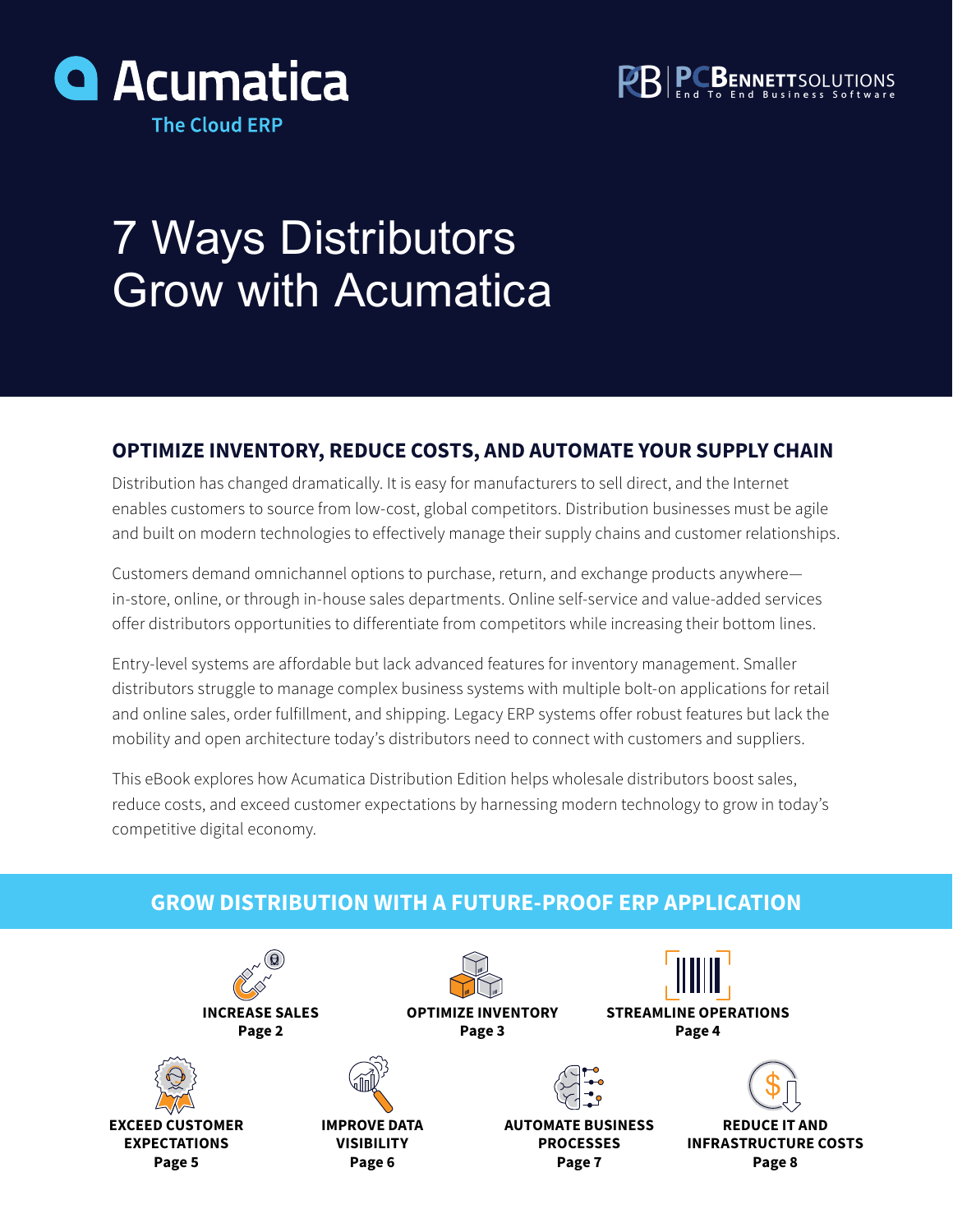

<span id="page-1-0"></span>

**INCREASE SALES**

### Generate Leads and Sell More with Embedded CRM, Connected Commerce, Point of Sale, and Field Service

Every distributor operates on razor-thin margins, and competition is fiercer today than it has ever been in the past. Distributors must capitalize on every business opportunity and explore new ways to increase revenue from existing customers. Acumatica Distribution Edition helps distributors generate more leads with connected marketing automation. Sell more with connected commerce and point of sale and differentiate with new service offerings with embedded field service management.

"With the sheer capability of getting our sales reps online and giving them access to customer information through the CRM, Acumatica is allowing my business to grow."

**- JODI ANSTANDIG, FINANCE DIRECTOR BIOPELLE**

### **MARKETING AND SALES FORCE AUTOMATION**

Segment marketing lists for outbound email marketing campaigns. Build landing pages and manage inbound marketing with connected social media, blogging, and other modern lead generation strategies. Configure lead generation rules and custom sales workflows to improve sales conversion rates.

### **CONNECTED COMMERCE STOREFRONTS**

Expand sales with connected commerce storefronts to highlight your entire product line to new and existing customers. Acumatica Distribution Edition connects seamlessly to BigCommerce, Shopify, Magento, and other leading commerce storefronts. Synchronize images, customer pricing, categories, inventory availability, and additional information from Acumatica to your storefront. Fulfill online orders inside Acumatica with full transparency of order details from online customer orders.

### **NATIVE POINT OF SALE APPLICATION**

Capture showroom and in-store retail sales transactions with a native point of sale application. Acumatica connects easily with point of sale hardware, including cash registers, receipt printers, barcode scanners, credit card terminals, and other devices. Sell online, process returns in-store, and manage exchanges through your back-office application for an omnichannel customer experience.

### **APPLICATIONS FOR SERVICE AND SUPPORT**

Generate additional revenue by adding or expanding services and support offerings. Offer support contracts for products or services with embedded CRM and a powerful, self-service customer portal. Service Management empowers field technicians with schedules, equipment details, component part inventories, service history, and equipment warranties anytime, anywhere, on any device.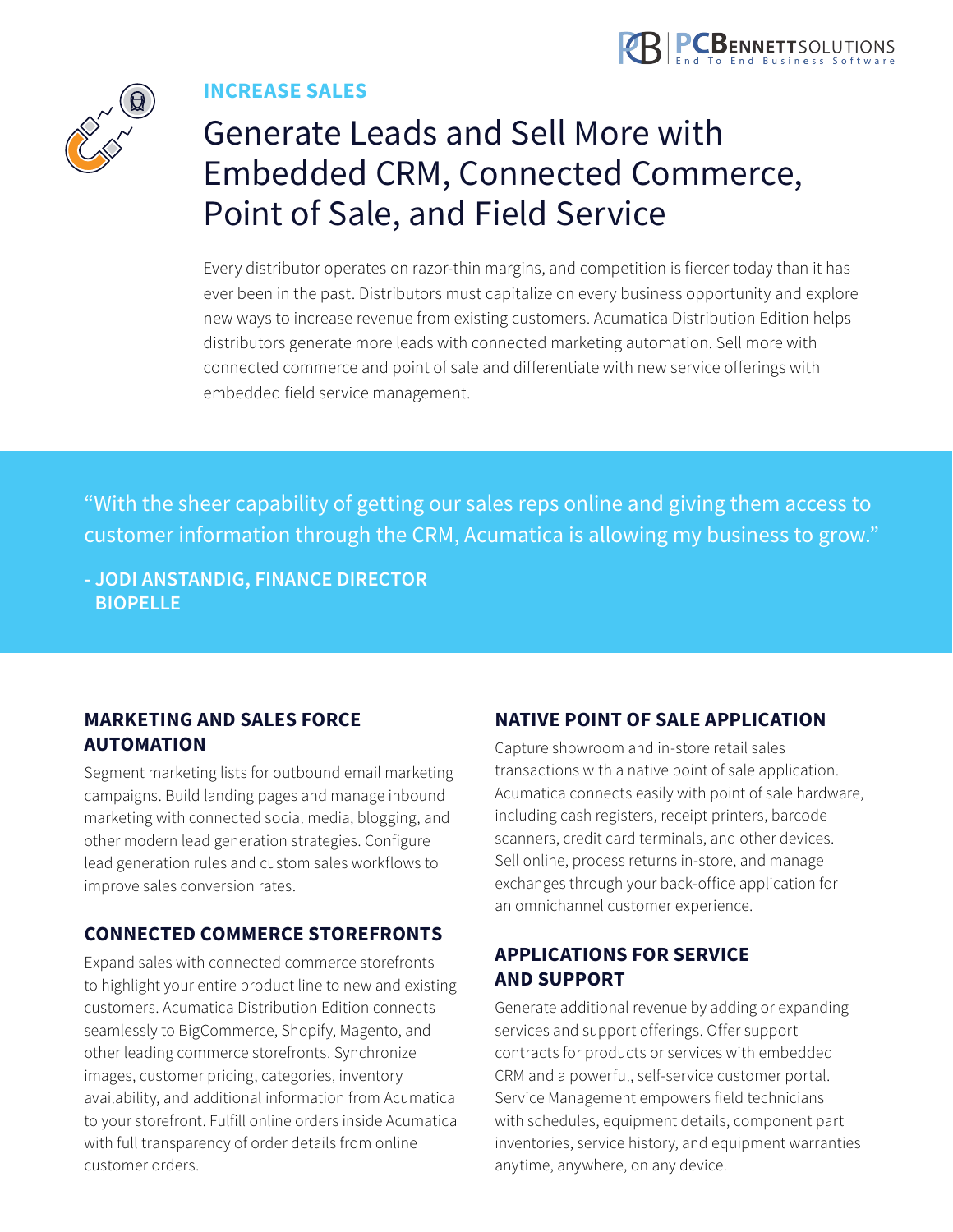<span id="page-2-0"></span>

**OPTIMIZE INVENTORY**

### Manage Supply Chains Effectively with Replenishment to Increase Turns and Minimize Carrying Costs

Effective inventory management is paramount for every distributor. Carry too much inventory, and you experience product obsolescence and increase carrying costs. Carry too little inventory, and you face stock-outs, lost sales, and stagnated growth. Distributors demand flexible tools to manage inventory replenishment to optimize stocking levels for maximum return on investment.

Learn how Acumatica can work for your business by visiting us online at **pcbennett.com** or by calling us at **425-831-7924.**

**PRIPOBENNETTSOLUTIONS** 

### **OPTIMIZE INVENTORY WITH REPLENISHMENT**

Leverage safety stock, minimum and maximum stocking levels, demand formulas, and other advanced settings to automate the inventory replenishment process. Analyze inventory turns to determine the precise settings for each item to maximize profits and reduce carrying costs. Use ABC Codes to identify fast-moving items to optimize warehouse locations for picking, packing, and shipping.

#### **MINIMIZE PERISHABLE INVENTORY ISSUES**

Minimize write-offs for perishable inventory with physical inventory stock rotations based on lot expiration date and first-expired-first-out (FEFO) picking. Identify lots close to their expiration date for quality checks before shipping to avoid write-offs and allowances. Manage product recalls with cradle-tograve lot tracking.

### **MONITOR SUPPLY AND DEMAND IN REAL-TIME**

Create custom dashboards, email and text alerts, and real-time reports and inquiries to monitor supply and demand in real-time. See supply problems in real-time as orders flow through the system from your online storefront, in-store sales, or back-office sales order entry system. Respond to low-stock and stock-out situations with connected purchasing and downstream notifications to suppliers.

### **STREAMLINE ITEM MANAGEMENT**

Automate purchase order requisitions with vendor bidding for added items. Simplify product family creation, management, and ordering with matrix items. Create matrix items quickly using attributes such as color, style, grade, or size. Use matrix tables and matrix grids to streamline sales order and purchase order entry.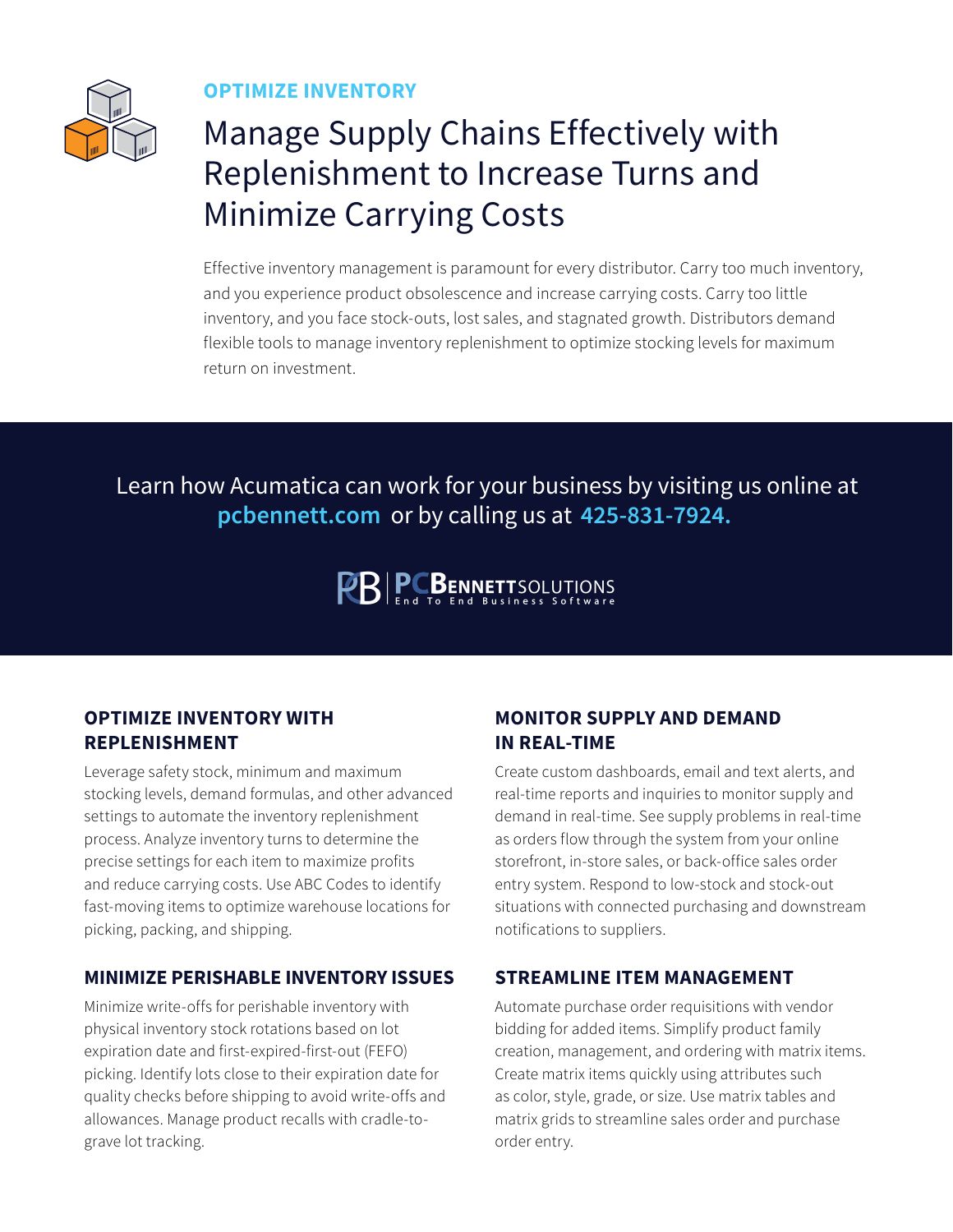

<span id="page-3-0"></span>

**STREAMLINE WAREHOUSE OPERATIONS**

### Automate Transactions with Barcoding, Wave and Batch Picking, and Advanced Inventory and WMS Features

Best-in-class distributors understand how to turn inventory and fulfill orders fast. Efficient warehouse operations are built on technology for barcoded transactions and flexible order fulfillment strategies.

Acumatica's Warehouse Management (WMS) application and advanced wave and batch picking enable distributors to fill orders faster with less staff. Automate the pick, pack, and ship process while reducing errors, improving data accuracy, and eliminating manual data entry.

"Every time inventory is moved, the transfer is documented, which allows us to have tighter control over where the product is and how much we have, which has helped with shrinkage and quality control . . . Because we can sell in real time, we can sell with lower buffers and sell through inventory with less overstocking."

**- THOMAS FINNEY, IT DIRECTOR SHOEBACCA**

#### **EMBEDDED WMS WITH BARCODING**

Reduce errors and improve customer satisfaction with accurate and fast order fulfillment through barcoding and automated inventory transactions. Acumatica Distribution Edition includes a powerful WMS application and barcode printing to automate picking, packing, shipping, physical inventory counts, warehouse transfers, and put-away transactions. WMS runs on popular mobile devices, including smartphones, ruggedized scanners, and tablets.

Increase productivity with defaults to minimize data entry for preferred locations. Capture lot and serial numbers for every transaction quickly with barcodes.

Complete the fulfillment process with integration to scales and carrier shipping systems, including small parcel carriers or LTL and truckload providers.

### **FLEXIBLE ORDER FULFILLMENT**

Distributors need configurable order fulfillment options. Create special order drop-shipments from vendors direct to your customers. Reserve inventory for customer orders with notifications when back-ordered products are received. Pick more orders with less effort with advanced wave and batch picking. Optimize your warehouse with user-defined locations, including aisle, rack, shelf, and bin locations with ABC Codes to prioritize stocking locations for fast and slow-moving items.

### **EXTENDED WAREHOUSE APPLICATIONS**

Implement connected applications for advanced warehouse management with electronic data interchange (EDI) and additional transportation and logistics options.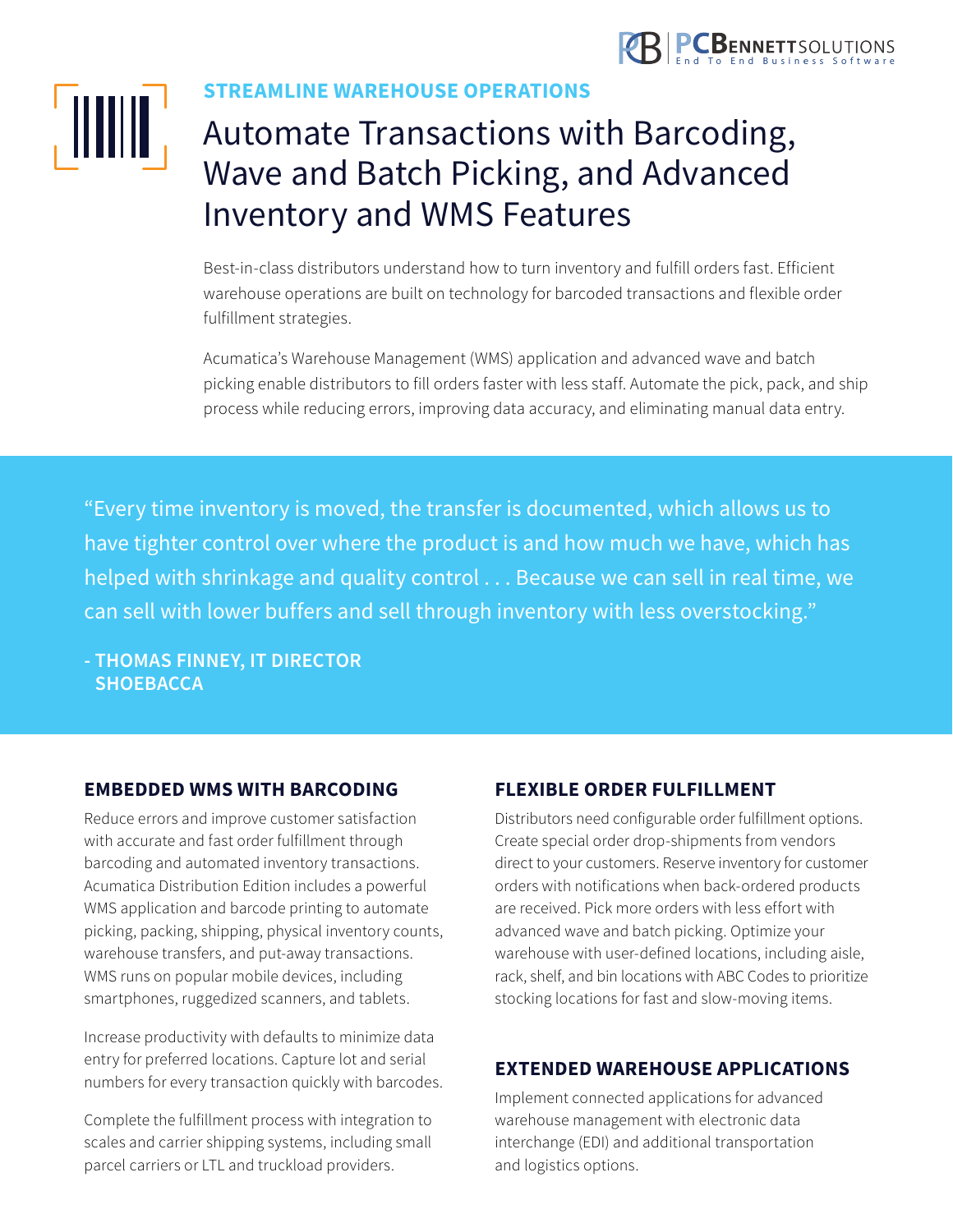

<span id="page-4-0"></span>

### **EXCEED CUSTOMER EXPECTATIONS**

### Improve Customer Service and Satisfaction with Faster and More Accurate Orders with Online Self-Service

Studies by Bain & Company and Earl Sasser of the Harvard Business School show that a modest five percent increase in customer retention can lead to a 25% to 95% increase in profits. With so much supply chain disruption, and the growth in internet commerce, distribution customers have more options than ever before. It is not enough to meet customer needs. Distributors must exceed customer expectations to grow in today's digital economy. Discover why thousands of distributors rely on Acumatica to provide an exceptional customer experience through automation, embedded CRM, self-service applications, and other advanced features.

"Acumatica saved us time and money processing over 4,500 orders per day. Since it's cloud-based, Acumatica can support our double and triple digit growth rates."

**- CHRIS NELSON, CFO YOUNGEVITY**

### **ACCURATE, REAL-TIME INFORMATION**

Manage your entire business on a single platform with connected, accurate, and real-time data to make better decisions on behalf of your customers.

Acumatica automates the quote to cash cycle from the opportunity to order fulfillment with embedded CRM, flexible order management, and automated warehouse transactions. Streamline purchasing with inventory replenishment, vendor bidding, and configurable approvals workflows. Leverage advanced capabilities for sales commissions, customer returns, inventory allocations, and matrix items.

Simplify accounting with a full suite of financial applications to track daily operations and generate financial statements. Also, Acumatica provides tools for reporting, analysis, budgeting, and planning. Native applications are available for payroll, time and expense management, and field service.

### **COMPETITIVE AND FLEXIBLE PRICING**

Automation enables distributors to cut costs resulting in more competitive pricing. Extend your competitive advantage with flexible customer pricing, discounts, and promotions.

### **WORLD-CLASS CUSTOMER SERVICE**

Amaze customers with exceptional service through embedded CRM with support cases and online selfservice. Automated fulfillment with WMS provides faster and more accurate order fulfillment. Order history and matrix items make it easy for customer service to enter new orders faster.

### **DIGITALLY TRANSFORM ORDER PROCESSES**

Streamline order processes with will-call orders and electronic signatures for quotes and orders. Manage omnichannel sales, returns, and exchanges in-store, online, or through the back-office ERP application.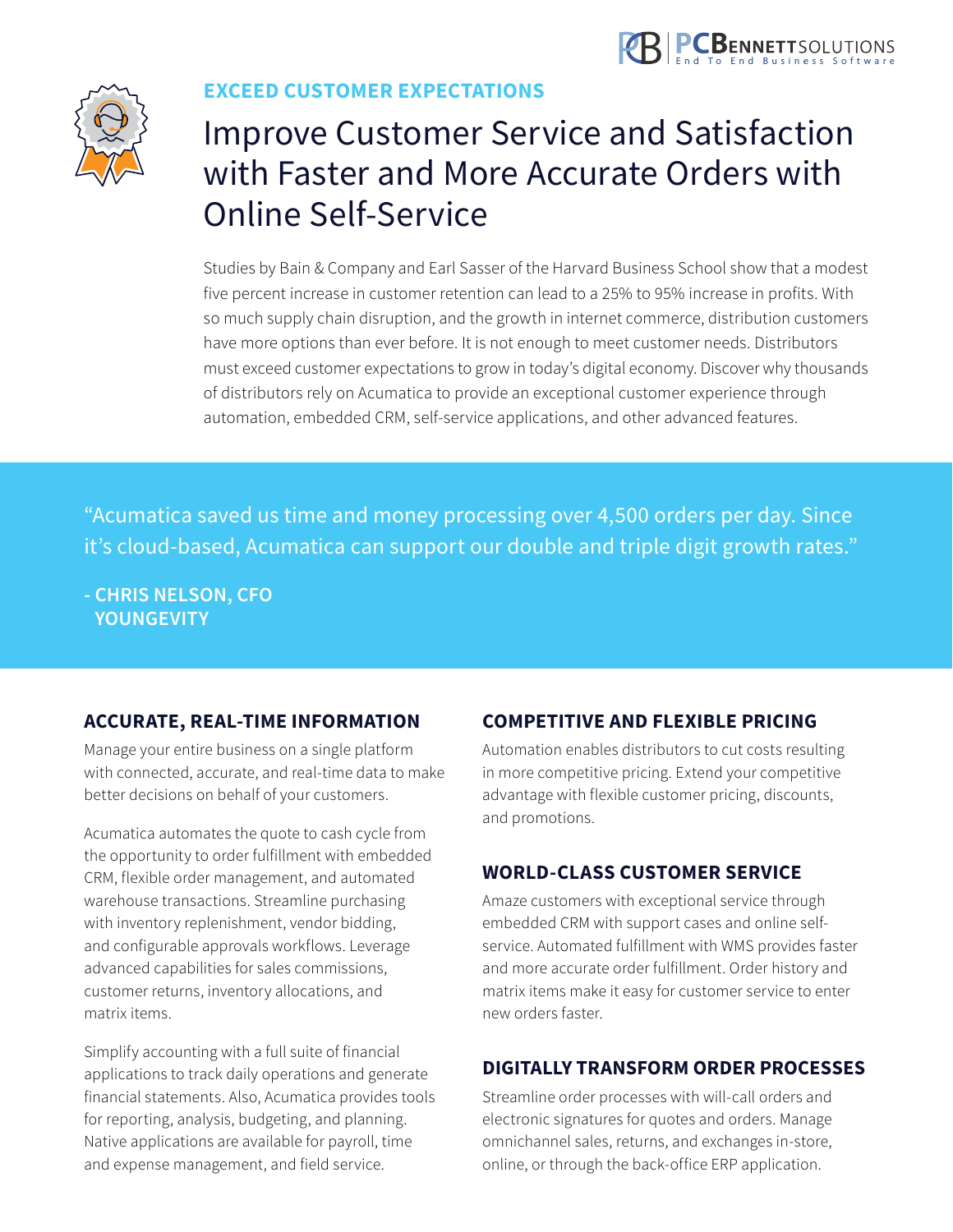

<span id="page-5-0"></span>

### **IMPROVE DATA VISIBILITY**

### Open APIs Connect Data in Real-Time with Powerful Dashboards and Analytics

Data silos are common among distributors using entry-level accounting applications or legacy distribution ERP systems with limited, native functionality. Stand-alone CRM data is not available for analysis with sales orders in the ERP application. Online orders from disconnected storefronts create delays in information as orders are imported manually into the back-office system for processing and order fulfillment. One-off integrations tax IT departments with unnecessary infrastructure costs and labor for application maintenance and support.

Acumatica provides everything progressive distributors need to manage every part of their business from a single platform with low-code and no-code integration tools to consolidate real-time data from external systems.

"Almost every other ERP software charges monthly per user, which inevitably has executives trying to limit how many people really need simultaneous access. Acumatica's novel way of charging based on transactions is well-suited for future growth."

**- ERIC MIZRAHI, DIRECTOR OF OPERATIONS & IT GLOBAL BEAUTY CARE**

### **COMPREHENSIVE DISTRIBUTION ERP**

Third-party, bolt-on applications provide minimal integration with entry-level accounting and legacy ERP applications. Modern distribution ERP systems like Acumatica provide more functionality out-of-the-box. This alleviates the need for costly, one-off integrations. Further, all the data is connected in real-time.

### **EASILY CONNECT EXTERNAL DATA SOURCES**

Every distribution business is unique. Harmonize enterprise data across specialized applications with open APIs for low-code or no-code integration. Use connected marketplace applications to round-out your business system bringing all data into Acumatica in real time for a single version of the truth.

### **CONFIGURABLE, ROLE-BASED DASHBOARDS**

Monitor every part of your business in real-time with configurable, role-based dashboards and drill-downs to transaction details. Set up email and text alerts to stay on top of late orders, stock-out scenarios, and other supply chain issues. Monitor performance and establish metrics for every part of your business.

### **POWERFUL REPORTING AND ANALYTICS**

Manage your business by exception with generic inquiries, flexible financial and operational reports, and connected Microsoft Power BI for analytics. Identify profitability by item and spot changing market trends and new customer demands.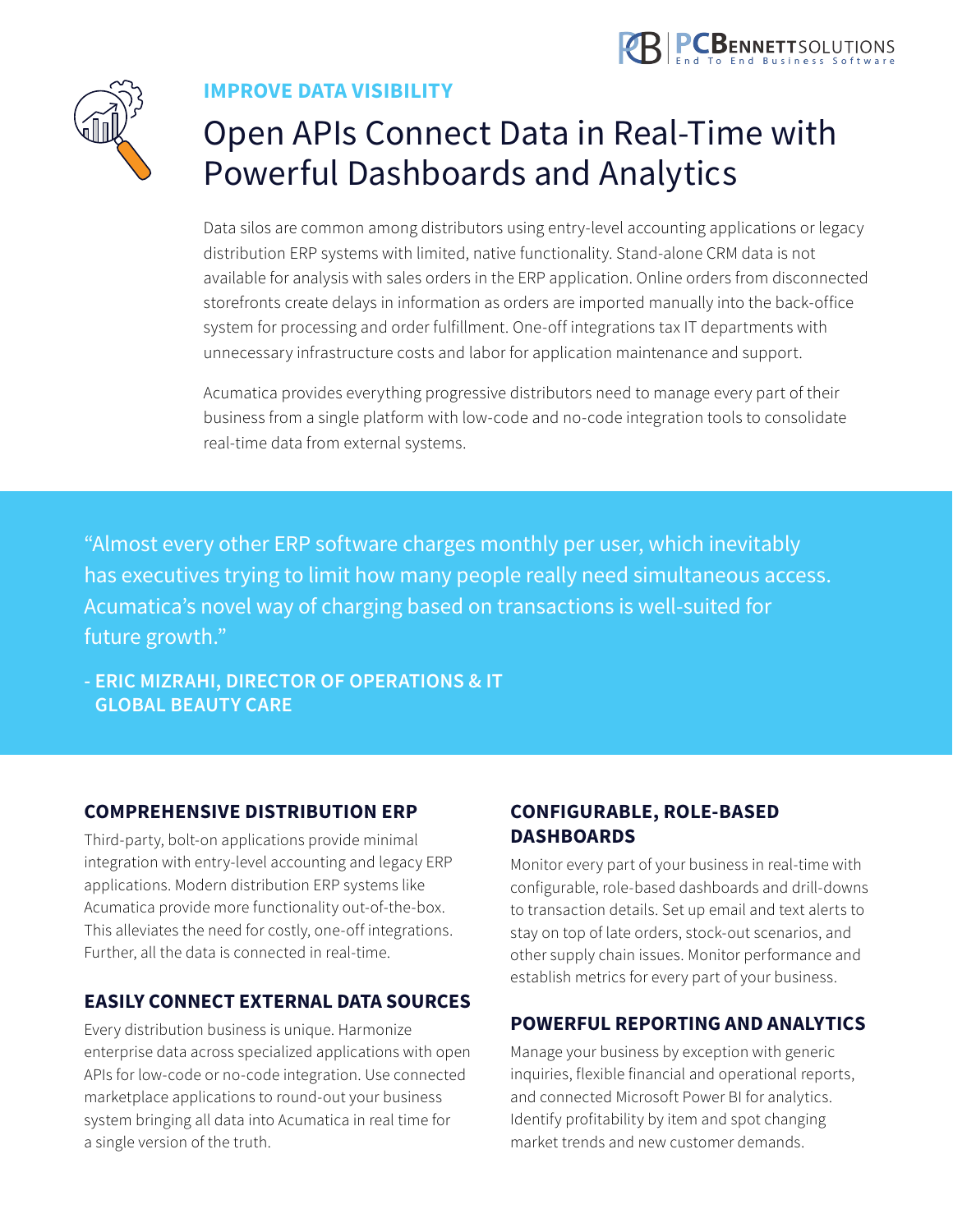

<span id="page-6-0"></span>

### **AUTOMATE BUSINESS**

### Harness the Power of Artificial Intelligence and Machine Learning with Visual Process Workflows

Technology is a strategic investment for distributors. Technology enables distributors to create, process, and fulfill orders faster using templates, customer order history, matrix items, connected storefronts, and automated barcoded transactions. Modern technologies, including artificial intelligence with machine learning, provide additional benefits to improve distribution processes. Distributors must have tools to configure business processes. Complex processes require more control, while simpler processes need to be fast with flexibility.

"One of the best things about Acumatica is how customizable it is, especially the user interface. I can change screens, processes, and workflows. I can also create custom reports by connecting tables, combining tables and then generate a single table that has all the information I need."

**- TAYLAN SEVIMLI, BUSINESS DEVELOPMENT MANAGER TAYSE RUGS**

### **AUTOMATE WITH ARTIFICIAL INTELLIGENCE**

Smaller distributors have limited accounting resources. Artificial intelligence with machine learning enables them to process vendor payments faster with less effort. Vendor invoices received via email are identified, mapped, and converted to AP vouchers by the embedded AP automation process in Acumatica. Machine learning adapts and improves the process with minimal human interaction.

Advanced Expense Management with Automated Bank Feeds provides additional benefits through artificial intelligence. Scheduled bank feeds, and other financial transactions are downloaded and imported directly to Acumatica for processing. Artificial intelligence identifies and categorizes expenses automatically, reducing time spent by accounting staff to reconcile expense receipts and reports.

### **CONFIGURABLE BUSINESS PROCESS WORKFLOWS**

Every distributor is unique, and there are many different workflows across the business. Some orders start with quotes in CRM, while others are captured with minimal effort from online commerce storefronts. One order may include a few items that are easily picked, packed, and shipped in a single transaction. Conversely, larger orders may be picked in waves, packed into multiple boxes, and shipped via different carriers to various locations.

Distributors must have control over business process workflows. Visual process workflows enable distributors to tailor the distribution ERP application to how they do business to serve their customers better. Define detailed workflows to control complex processes and streamline workflows for less complicated transactions.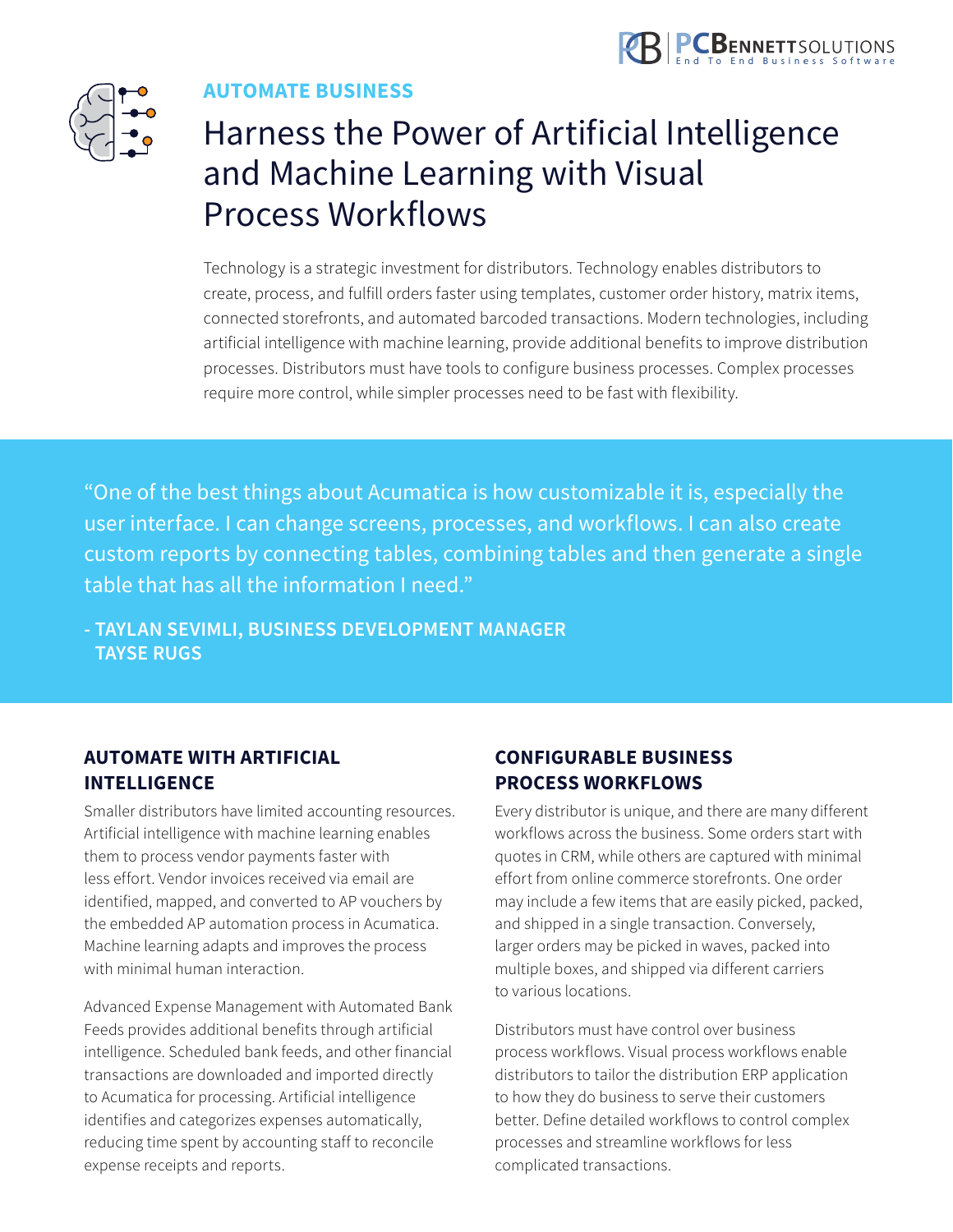

<span id="page-7-0"></span>

### **REDUCE IT COSTS**

### Minimize License Fees and Infrastructure Costs with a Comprehensive Distribution Cloud ERP Application

Distributors invest heavily in technology to manage inventory to procurement and sales to accounting. Despite the availability of dozens of distribution ERP applications, few distributors find everything they need in a single application. Distribution companies augment native ERP features with third-party applications, or they fill functional gaps with specialized software.

Third-party application license fees and related training, maintenance, and support costs are significant. Further, legacy distribution ERP platforms are built on aging technology requiring substantial investments in the underlying infrastructure supporting the application.

Acumatica Distribution Edition reduces third-party application dependence with a comprehensive suite of connected business applications. The native cloud-based design and consumption-based licensing model eliminates infrastructure costs and user license fees.

Acumatica has allowed us to be a better digital business. From sales to operations, from admin to c-level executives, Acumatica allows us to have insight into data to make good decisions to grow our business in a powerful way."

**- BRYAN PAPÉ, FOUNDER AND CEO, MIIR**

### **REDUCE APPLICATION LICENSE FEES**

Minimize your technology stack with a distribution ERP system that includes native applications to manage all parts of your business. Acumatica provides recurring and deferred revenue, document management, CRM, project accounting, fixed assets, payroll, and other native applications. Connected commerce, point of sale, and field service extend Acumatica in specialized distribution industries with intrinsic features to manage all parts of the business on a single platform.

### **LOWER COSTS FOR TRAINING AND SUPPORT**

Training and support cost balloons as applications are bolted on to the ERP system. ERP systems that provide more functionality out-of-the-box are easier to learn with lower associated support costs.

### **MINIMIZE INFRASTRUCTURE COSTS**

Premise-based ERP applications are built on archaic hardware, operating systems, and databases. The supporting infrastructure has licensing fees and associated costs for maintenance and support. Conversely, cloud-based ERP applications like Acumatica eliminate infrastructure costs.

#### **ELIMINATE USER LICENSING**

Traditional ERP applications penalize distributors with user-based licensing. Acumatica is one of the few midmarket ERP applications offering modern, growth-friendly licensing on a pay-as-you-go basis. Extend the application to every employee and enable collaboration with external customers, vendors, and business partners.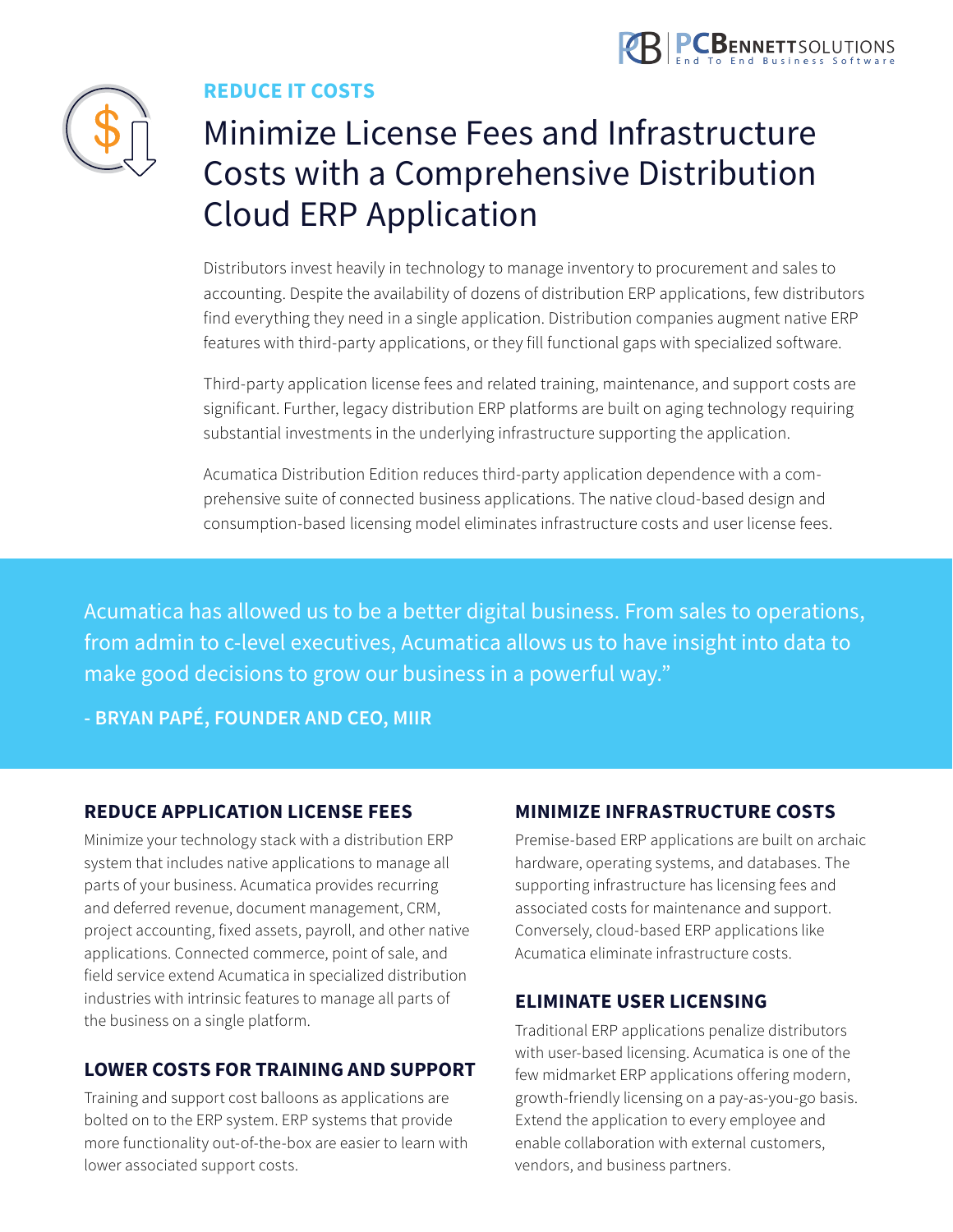



### **ABOUT ACUMATICA DISTRIBUTION EDITION**

## Compete and Win with a Modern and Comprehensive Distribution ERP Application

Acumatica helps distributors boost sales, automate warehouse operations, optimize inventory, and streamline purchasing. Simplify item and inventory management with matrix items, lot and serial tracking, and configurable unit of measure conversions. Boost sales with flexible pricing, promotions, and embedded CRM for marketing and sales automation. Powerful replenishment features optimize stock levels to avoid rush orders and stock-out situations with increased inventory turns and lower carrying costs. Perishable inventory management is easy with lot expiration dates for stock rotation and first-expired-first-out picking. Delight customers with inventory stock reservations, faster order processing, and streamlined order fulfillment.

Commerce, point of sale, and field service applications extend Acumatica for distributors who sell online (B2B or B2C) or provide on-site installation services. Leverage automation, workflows, and document management to connect data and processes throughout all parts of the distribution business for improved customer service, customer retention, and growth.

"Acumatica makes us professional, modern—on the cutting-edge of ERP software."

### **- PAT MOBILIO, OWNER, NEW ENGLAND TILE**